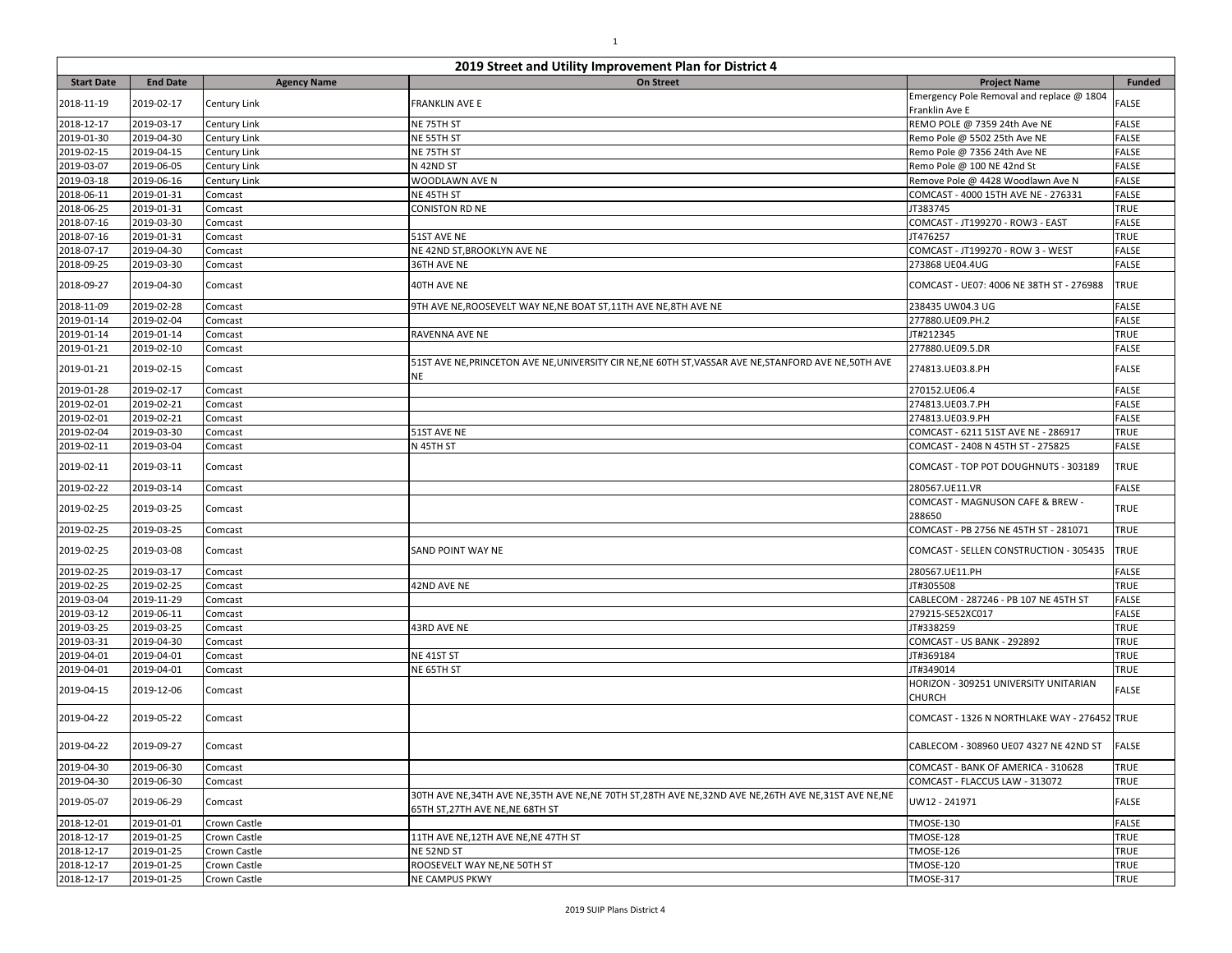| <b>Start Date</b> | <b>End Date</b> | <b>Agency Name</b>                 | On Street                         | <b>Project Name</b>                          | <b>Funded</b> |
|-------------------|-----------------|------------------------------------|-----------------------------------|----------------------------------------------|---------------|
| 2018-12-31        | 2019-01-30      | Crown Castle                       | UNIVERSITY WAY NE, NE 50TH ST     | TMOSE-304                                    | <b>FALSE</b>  |
| 2019-01-07        | 2019-02-22      | Crown Castle                       |                                   | <b>TMOSE-316</b>                             | <b>TRUE</b>   |
| 2019-02-04        | 2019-03-29      | Crown Castle                       | UNIVERSITY WAY NE                 | TMOSE-308                                    | <b>TRUE</b>   |
| 2019-02-04        | 2019-03-29      | Crown Castle                       | 18TH AVE NE, NE 47TH ST           | <b>TMOSE-299</b>                             | TRUE          |
| 2019-02-04        | 2019-03-29      | Crown Castle                       | UNIVERSITY WAY NE                 | <b>TMOSE-297</b>                             | <b>TRUE</b>   |
| 2019-02-11        | 2019-03-15      | Crown Castle                       | NE 45TH ST                        | <b>TMOSE-300</b>                             | TRUE          |
| 2019-02-11        | 2019-03-01      | Crown Castle                       |                                   | <b>TMOSE-301</b>                             | TRUE          |
| 2019-02-11        | 2019-03-08      | Crown Castle                       |                                   | <b>TMOSE-121</b>                             | TRUE          |
| 2019-03-04        | 2019-04-03      | Crown Castle                       | 18TH AVE NE, NE 45TH ST           | CROWN CASTLE - TMOSE-122                     | <b>TRUE</b>   |
| 2019-03-04        | 2019-04-03      | Crown Castle                       | <b>NE PACIFIC ST</b>              | CROWN CASTLE - TMOSE-313                     | TRUE          |
| 2019-03-04        | 2019-04-05      | Crown Castle                       | 15TH AVE NE, NE PACIFIC ST        | TMOSE-314                                    | TRUE          |
| 2019-03-11        | 2019-04-12      | Crown Castle                       |                                   | SPRSE-313                                    | TRUE          |
| 2019-04-29        | 2019-05-31      | Crown Castle                       | E GARFIELD ST, EASTLAKE AVE E     | TMOSE-001 Aerial                             | TRUE          |
| 2019-05-20        | 2019-06-19      | Crown Castle                       | NE 50TH ST                        | CROWN CASTLE - TMOSE-304 RELO                | TRUE          |
| 2019-06-17        | 2019-07-17      | Crown Castle                       | UNIVERSITY WAY NE                 | <b>TMOSE-129</b>                             | TRUE          |
| 2019-06-17        | 2019-07-17      | Crown Castle                       | NE CAMPUS PKWY, UNIVERSITY WAY NE | <b>TMOSE-318</b>                             | TRUE          |
| 2019-07-22        | 2019-08-21      | Crown Castle                       | UNIVERSITY WAY NE, NE PACIFIC ST  | <b>TMOSE-315</b>                             | <b>TRUE</b>   |
| 2019-08-19        | 2019-09-19      | Crown Castle                       | 15TH AVE NE                       | SPR-WW-031                                   | TRUE          |
| 2019-08-26        | 2019-09-25      | Crown Castle                       |                                   | SPR-WW-029                                   | <b>TRUE</b>   |
| 2019-09-02        | 2019-10-02      | Crown Castle                       | <b>NE PACIFIC ST</b>              | <b>TMOSE-310</b>                             | <b>TRUE</b>   |
|                   |                 |                                    |                                   |                                              |               |
| 2017-12-01        | 2019-12-01      | Department of Parks and Recreation |                                   | Magnuson Park Building #406 Roof             | <b>TRUE</b>   |
|                   |                 |                                    |                                   | Replacement - 2008 Levy, ADA, HVAC K732467   |               |
| 2018-04-01        | 2019-05-01      | Department of Parks and Recreation | 63RD AVE NE                       | Magnuson Building 2 Mothballing              | <b>TRUE</b>   |
|                   |                 |                                    |                                   | Magnuson Park North Shore Electrical Service |               |
| 2018-10-01        | 2020-02-01      | Department of Parks and Recreation |                                   | Upgrade                                      | <b>TRUE</b>   |
| 2018-11-01        | 2019-03-30      | Department of Parks and Recreation | <b>BURKE GILMAN TRL</b>           | 2018 Burke Gilman Trail Repaving Project     | <b>TRUE</b>   |
| 2018-12-31        | 2019-12-31      | Department of Parks and Recreation | <b>NE BOAT ST</b>                 | <b>Bryant Site Development</b>               | <b>TRUE</b>   |
|                   |                 |                                    |                                   | Lower Woodland Park Playfield #7 Synthetic   |               |
| 2019-04-01        | 2021-04-01      | Department of Parks and Recreation | <b>GREEN LAKE WAY N</b>           | Turf Replacement K732478                     | <b>FALSE</b>  |
|                   |                 |                                    |                                   | Lower Woodland Park Playfield #2 Synthetic   |               |
| 2019-04-01        | 2021-04-01      | Department of Parks and Recreation | <b>GREEN LAKE WAY N</b>           | Turf Replacement K732477                     | <b>FALSE</b>  |
|                   |                 |                                    |                                   | Magnuson Park (5 Fields) Synthetic Turf      |               |
| 2019-04-01        | 2021-04-01      | Department of Parks and Recreation | SAND POINT WAY NE                 | Replacement K732479                          | <b>FALSE</b>  |
|                   |                 |                                    |                                   | Magnuson Park Master Plan and Site           |               |
| 2019-04-01        | 2019-10-01      | Department of Parks and Recreation |                                   | Improvements                                 | <b>TRUE</b>   |
| 2019-06-01        | 2020-02-01      | Department of Parks and Recreation | 9TH AVE NE                        | Land-Banked Site #6 - U District K730308     | <b>TRUE</b>   |
|                   |                 |                                    |                                   | Play Area Renovations - Wallingford          |               |
| 2019-06-01        | 2019-12-01      | Department of Parks and Recreation |                                   | Playground                                   | <b>TRUE</b>   |
|                   |                 |                                    |                                   | Montlake Blvd Bus Stop Improvements -        |               |
| 2019-02-01        | 2019-09-30      | King County - Metro Transportation | MONTLAKE BLVD NE                  | Northbound                                   | <b>TRUE</b>   |
|                   |                 |                                    |                                   | Montlake Blvd Expanded Southbound Bus        |               |
| 2019-02-01        | 2019-09-30      | King County - Metro Transportation | MONTLAKE BLVD NE                  | Stop (Existing Bay 4)                        | <b>TRUE</b>   |
| 2018-08-29        | 2019-11-29      | Private Development                | NE 66TH ST, NE 67TH ST            | 6600 ROOSEVELT WAY NE                        | TRUE          |
| 2018-10-04        | 2020-01-06      | Private Development                | NE BLAKELEY ST                    | 2510 NE BLAKELEY ST                          | <b>TRUE</b>   |
| 2019-04-03        | 2019-10-03      | Private Development                | SAND POINT WAY NE                 | 6016 SAND POINT WAY NE                       | <b>TRUE</b>   |
| 2019-04-08        | 2019-07-08      | Private Development                | 25TH AVE NE                       | 4750 25TH AVE NE                             | <b>TRUE</b>   |
| 2019-05-30        | 2019-11-29      | Private Development                | NE 66TH ST                        | 1309 NE 66TH ST                              | <b>TRUE</b>   |
| 2019-06-08        | 2019-12-08      | Private Development                | STONE WAY N,N 36TH ST             | 3524 STONE WAY N                             | <b>TRUE</b>   |
| 2019-06-08        | 2019-09-08      | Private Development                | 57TH AVE NE                       | 6907 57TH AVE NE                             | <b>TRUE</b>   |
| 2019-06-18        | 2019-12-18      | Private Development                | NE 50TH ST                        | 4402 NE 50TH ST                              | <b>TRUE</b>   |
| 2019-06-18        | 2019-12-18      | <b>Private Development</b>         | 12TH AVE NE                       | 4202 12TH AVE NE                             | <b>TRUE</b>   |
| 2019-07-02        | 2019-10-02      | Private Development                | WOODLAND PARK AVE N               | 3421 WOODLAND PARK AVE N                     | <b>TRUE</b>   |
| 2019-07-24        | 2020-01-24      | Private Development                | BROOKLYN AVE NE,12TH AVE NE       | 4515 BROOKLYN AVE NE                         | <b>TRUE</b>   |
| 2019-08-16        | 2019-11-16      | Private Development                | INTERLAKE AVE N                   | 3500 INTERLAKE AVE N                         | <b>TRUE</b>   |
| 2019-09-01        | 2019-12-01      | Private Development                | N 48TH ST                         | 1300 N 48TH ST                               | <b>TRUE</b>   |
| 2019-09-10        | 2019-12-10      | Private Development                | <b>BROOKLYN AVE NE</b>            | 5001 BROOKLYN AVE NE                         | <b>TRUE</b>   |
| 2019-09-17        | 2020-03-17      | Private Development                | E GALER ST                        | 214 E GALER ST                               | <b>TRUE</b>   |
|                   |                 |                                    |                                   |                                              |               |

2019-11-09 2020-02-09 Private Development NE 50TH ST 1202 NE 50TH ST TRUE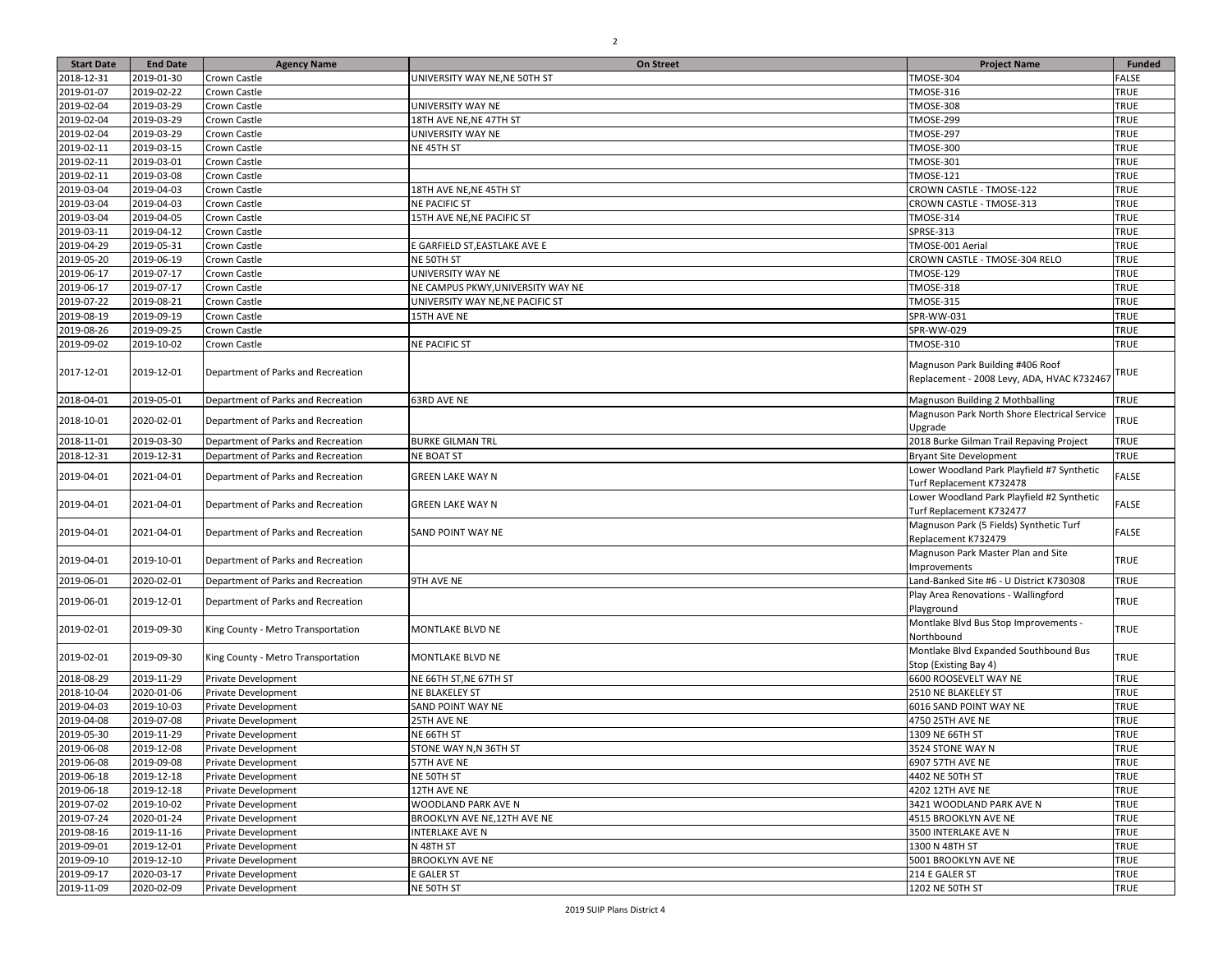| <b>Start Date</b> | <b>End Date</b> | <b>Agency Name</b>         | <b>On Street</b>                                                                                                                                                                                                                         | <b>Project Name</b>                                                                  | <b>Funded</b> |
|-------------------|-----------------|----------------------------|------------------------------------------------------------------------------------------------------------------------------------------------------------------------------------------------------------------------------------------|--------------------------------------------------------------------------------------|---------------|
| 2019-11-27        | 2020-02-27      | Private Development        | NE 85TH ST                                                                                                                                                                                                                               | 2020 NE 85TH ST                                                                      | TRUE          |
| 2019-12-07        | 2020-03-07      | Private Development        | NE 45TH ST                                                                                                                                                                                                                               | 1200 NE 45TH ST                                                                      | TRUE          |
| 2018-08-27        | 2019-04-27      | <b>Puget Sound Energy</b>  | WELLESLEY WAY NE                                                                                                                                                                                                                         | DuPont Segment 1200 109102127                                                        | TRUE          |
| 2018-12-31        | 2021-02-20      | <b>Puget Sound Energy</b>  | E NEWTON ST,E LOUISA ST,MINOR AVE E,FRANKLIN AVE E,YALE PL E,YALE AVE E,FAIRVIEW AVE E,E EDGAR ST,E<br>ROANOKE ST, E LYNN ST, E BOSTON ST                                                                                                | DuPont Segment 289                                                                   | FALSE         |
| 2019-01-01        | 2019-12-31      | <b>Puget Sound Energy</b>  | N 46TH ST, WOODLAND PARK AVE N, DAYTON AVE N, N 47TH ST, WHITMAN AVE N, STONE AVE N, STONE WAY<br>N, MIDVALE AVE N, N 48TH ST, EVANSTON AVE N, LINDEN AVE N, N 50TH ST                                                                   | DuPont Segment 629 109107217                                                         | TRUE          |
| 2019-01-02        | 2019-12-28      | Puget Sound Energy         | 11TH AVE NE, NE 42ND ST, NE 43RD ST                                                                                                                                                                                                      | 11th AVE NE DuPont Main Replacement                                                  | TRUE          |
| 2019-01-02        | 2019-12-28      | <b>Puget Sound Energy</b>  | E LOUISA ST,E GALER ST,EASTLAKE AVE E,E GARFIELD ST,E EDGAR ST,E ROANOKE ST,E LYNN ST                                                                                                                                                    | Eastlake AVE E DuPont Replacement                                                    | TRUE          |
| 2019-01-02        | 2019-12-28      | <b>Puget Sound Energy</b>  | NE 80TH ST, 11TH AVE NE, NE 78TH ST, 18TH AVE NE, 12TH AVE NE, LAKE CITY WAY NE                                                                                                                                                          | Lake City Way NE DuPont Pipe Replacement                                             | TRUE          |
| 2019-01-08        | 2019-01-12      | <b>Puget Sound Energy</b>  |                                                                                                                                                                                                                                          | Michael Horton                                                                       | <b>FALSE</b>  |
| 2019-01-22        | 2019-02-16      | <b>Puget Sound Energy</b>  | UNION BAY PL NE                                                                                                                                                                                                                          | Jeff Naranjo                                                                         | TRUE          |
| 2019-01-22        | 2019-02-09      | <b>Puget Sound Energy</b>  |                                                                                                                                                                                                                                          | Jeff Naranjo                                                                         | TRUE          |
| 2019-01-29        | 2019-06-30      | <b>Puget Sound Energy</b>  | NE 75TH ST                                                                                                                                                                                                                               | 2700 NE 75th St - Gas Main Extension                                                 | <b>FALSE</b>  |
| 2019-03-12        | 2019-03-30      | <b>Puget Sound Energy</b>  |                                                                                                                                                                                                                                          | Brooklyn Station Gas Main Reconnect                                                  | FALSE         |
| 2019-04-02        | 2019-04-05      | <b>Puget Sound Energy</b>  | BURKE GILMAN TRL                                                                                                                                                                                                                         | 1300 N Northlake Way - Comm'l Svc Install                                            | FALSE         |
| 2019-08-01        | 2019-12-28      | <b>Puget Sound Energy</b>  | NE 66TH ST,NE 70TH ST,NE 72ND ST,NE 73RD ST,12TH AVE NE,NE 71ST ST                                                                                                                                                                       | DuPont Main Replacement 109114550                                                    | TRUE          |
| 2015-01-01        | 2035-12-31      | SDOT CPRS & PDD            | 44TH AVE NE                                                                                                                                                                                                                              | PMP School Safety TC367170                                                           | FALSE         |
| 2015-01-01        | 2035-12-31      | SDOT CPRS & PDD            | NE 83RD ST                                                                                                                                                                                                                               | PMP School Safety TC367170                                                           | FALSE         |
| 2017-12-31        | 2019-01-01      | SDOT CPRS & PDD            | 15TH AVE NE                                                                                                                                                                                                                              | 15th Ave NE 2018 Paving Project (Northern<br>Leg)                                    | TRUE          |
| 2018-01-01        | 2020-12-31      | SDOT CPRS & PDD            | N 34TH ST                                                                                                                                                                                                                                | N 34th St Mobility Project                                                           | TRUE          |
| 2018-02-21        | 2020-12-31      | <b>SDOT CPRS &amp; PDD</b> | NE 50TH ST                                                                                                                                                                                                                               | NE 50th St New Sidewalk                                                              | TRUE          |
| 2018-03-29        | 2019-12-31      | SDOT CPRS & PDD            | RAVENNA AVE NE, NE 82ND ST                                                                                                                                                                                                               | 25th Ave NE and NE 82nd St RRFB                                                      | TRUE          |
| 2018-04-10        | 2019-12-31      | SDOT CPRS & PDD            | NE 42ND ST, 4TH AVE NE, 5TH AVE NE                                                                                                                                                                                                       | John Stanford School Speed Humps                                                     | TRUE          |
| 2018-06-11        | 2019-05-24      | <b>SDOT CPRS &amp; PDD</b> | NE 80TH ST,NE 85TH ST,NE 84TH ST,NE 89TH ST,NE 88TH ST,35TH AVE NE,NE 70TH ST,NE 82ND ST,NE BLAKELEY<br>ST,NE 77TH ST,NE 47TH ST,NE 75TH ST,NE 55TH ST,NE 73RD ST,NE 50TH ST,NE 52ND ST,NE 81ST ST,NE 68TH<br>ST, NE 45TH PL, NE 65TH ST | AAC - 35th Ave NE (2018 AAC Package 2)                                               | TRUE          |
| 2018-08-23        | 2019-03-25      | <b>SDOT CPRS &amp; PDD</b> | NE 70TH ST                                                                                                                                                                                                                               | NSF - NE 70th St and I-5 Walking and Biking<br>Improvements (2018 NSF North Package) | TRUE          |
| 2018-08-27        | 2019-03-29      | <b>SDOT CPRS &amp; PDD</b> | NE 68TH ST,NE 65TH ST                                                                                                                                                                                                                    | BMP - Protected Bike Lanes - NE 65th St Vision<br>Zero Safety Corridor               | TRUE          |
| 2018-09-24        | 2019-06-12      | SDOT CPRS & PDD            | 25TH AVE NE                                                                                                                                                                                                                              | AAC - 25th Ave NE                                                                    | <b>TRUE</b>   |
| 2018-10-01        | 2019-09-30      | SDOT CPRS & PDD            | NE 80TH ST, NE 87TH ST, NE 60TH ST                                                                                                                                                                                                       | 35th Ave NE Crossing Improvements                                                    | TRUE          |
| 2018-10-01        | 2019-03-31      | SDOT CPRS & PDD            | <b>FAIRVIEW AVE N</b>                                                                                                                                                                                                                    | Fairview Ave N Radar Feedback Signs                                                  | TRUE          |
| 2018-11-01        | 2019-04-05      | SDOT CPRS & PDD            | <b>NE PACIFIC ST</b>                                                                                                                                                                                                                     | Pacific Street Bus Stop Improvements                                                 | <b>TRUE</b>   |
| 2018-12-06        | 2020-02-26      | SDOT CPRS & PDD            | FAIRVIEW AVE E,EASTLAKE AVE E,ALOHA ST,FAIRVIEW AVE N                                                                                                                                                                                    | BRR Ph I - Fairview Ave N                                                            | TRUE          |
| 2019-01-01        | 2020-01-01      | SDOT CPRS & PDD            | NE 70TH ST                                                                                                                                                                                                                               | NGW - NE 70th St Neighborhood Greenway<br>Connection                                 | TRUE          |
| 2019-01-01        | 2019-12-31      | SDOT CPRS & PDD            | NE 40TH ST,N 40TH ST                                                                                                                                                                                                                     | AAC N 40 St                                                                          | <b>TRUE</b>   |
| 2019-01-01        | 2019-12-31      | <b>SDOT CPRS &amp; PDD</b> | 15TH AVE NE                                                                                                                                                                                                                              | 15th Ave NE 2019 Paving Project (Southern<br>Leg)                                    | TRUE          |
| 2019-01-01        | 2019-05-01      | SDOT CPRS & PDD            | SAND POINT WAY NE                                                                                                                                                                                                                        | Sand Point Way NE Radar Speed Feedback<br>Signs                                      | TRUE          |
| 2019-01-01        | 2019-12-31      | SDOT CPRS & PDD            | 11TH AVE NE,NE 80TH ST,52ND AVE NE,E VALLEY ST,NE 63RD ST,NE 68TH ST,QUEEN ANNE DR,NE 77TH<br>ST,LATONA AVE NE,4TH AVE NE,NE 65TH ST,1ST AVE NE,FREMONT AVE N,VALLEY ST                                                                  | 2019 CSR Curb Ramps                                                                  | FALSE         |
| 2019-01-01        | 2019-12-31      | <b>SDOT CPRS &amp; PDD</b> | <b>BURKE GILMAN TRL</b>                                                                                                                                                                                                                  | UW / SDOT Burke-Gilman CIP                                                           | <b>FALSE</b>  |
| 2019-01-07        | 2019-06-28      | <b>SDOT CPRS &amp; PDD</b> | ROOSEVELT WAY NE                                                                                                                                                                                                                         | Signage improvements on Roosevelt Way NE<br>at NE 45th St                            | FALSE         |
| 2019-02-01        | 2019-08-31      | SDOT CPRS & PDD            |                                                                                                                                                                                                                                          | NE 75th St Eckstein Raised Crosswalk                                                 | TRUE          |
| 2019-03-01        | 2019-10-31      | SDOT CPRS & PDD            | SAND POINT WAY NE                                                                                                                                                                                                                        | VZ Sand Point Way NE Spot Improvements                                               | TRUE          |
| 2019-03-01        | 2019-08-18      | SDOT CPRS & PDD            | MERIDIAN AVE N, DAYTON AVE N, WALLINGFORD AVE N                                                                                                                                                                                          | 2019 SRTS Flashing Beacons - North Package                                           | TRUE          |
| 2019-04-01        | 2019-12-31      | SDOT CPRS & PDD            | NE BLAKELEY ST                                                                                                                                                                                                                           | NE Blakeley St Walkway                                                               | <b>TRUE</b>   |
| 2019-04-17        | 2019-10-16      | <b>SDOT CPRS &amp; PDD</b> | N 40TH ST                                                                                                                                                                                                                                | NSF - N 40th and Bagley Ave N Ped<br>Improvements                                    | TRUE          |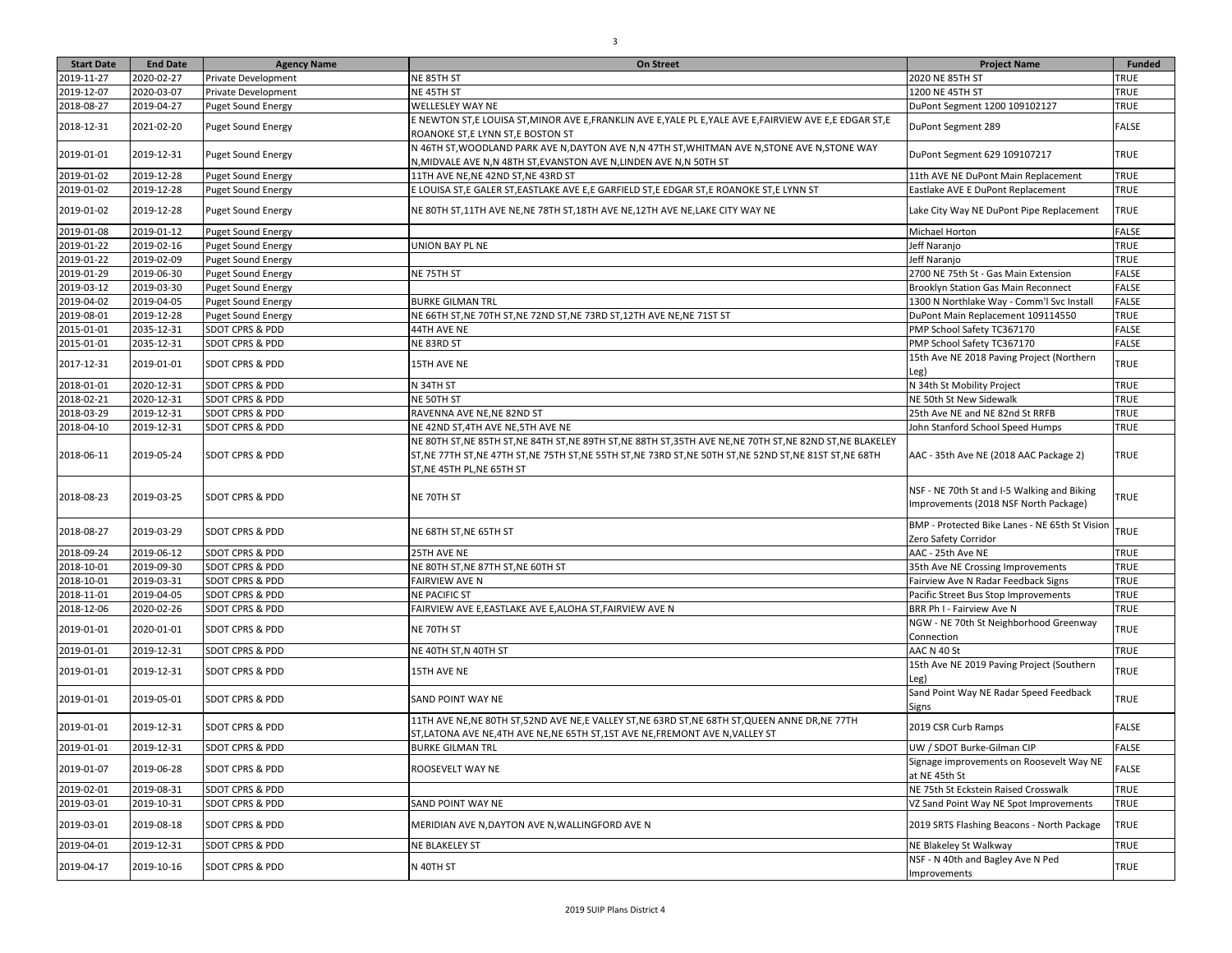| <b>Start Date</b> | <b>End Date</b> | <b>Agency Name</b>                    | On Street                                                                                                                                        | <b>Project Name</b>                                                               | <b>Funded</b> |
|-------------------|-----------------|---------------------------------------|--------------------------------------------------------------------------------------------------------------------------------------------------|-----------------------------------------------------------------------------------|---------------|
| 2019-05-20        | 2020-11-19      | <b>SDOT CPRS &amp; PDD</b>            | NE 40TH ST,N 40TH ST                                                                                                                             | AAC - N 40th St (2019 AAC Local Package 1)                                        | TRUE          |
| 2019-05-20        | 2020-11-19      | SDOT CPRS & PDD                       | STONE WAY N, NE 50TH ST, N 50TH ST                                                                                                               | AAC - N 50th St (2019 AAC Local Package 1)                                        | TRUE          |
| 2019-05-20        | 2020-11-19      | SDOT CPRS & PDD                       | GREEN LAKE WAY N, GREEN LAKE DR N, EAST GREEN LAKE WAY N, EAST GREEN LAKE DR N                                                                   | AAC - Green Lake Park Loop (2019 AAC Local<br>Package 1)                          | <b>TRUE</b>   |
| 2019-06-17        | 2019-12-09      | <b>SDOT CPRS &amp; PDD</b>            | <b>N 41ST ST</b>                                                                                                                                 | New Sidewalks - 2019 Safe Routes to School<br>Federal (Stone Way N and N 41st St) | <b>TRUE</b>   |
| 2019-07-01        | 2019-12-23      | <b>SDOT CPRS &amp; PDD</b>            | 15TH AVE NE                                                                                                                                      | BSR Ph III - Cowen Park Bridge                                                    | <b>TRUE</b>   |
| 2017-06-21        | 2019-12-20      | <b>SDOT Maintenance Operations</b>    | 25TH AVE NE                                                                                                                                      | AMM 25TH AVE NE                                                                   | <b>TRUE</b>   |
| 2017-06-21        | 2019-12-20      | <b>SDOT Maintenance Operations</b>    | 40TH AVE NE                                                                                                                                      | AMM HMA 40th Ave NE_80th to 82nd                                                  | <b>TRUE</b>   |
| 2017-06-21        | 2019-12-20      | <b>SDOT Maintenance Operations</b>    | NE NORTHLAKE WAY                                                                                                                                 | AMM HMA NE Northlake Way_Latona to Ivars TRUE                                     |               |
| 2017-06-21        | 2019-12-20      | <b>SDOT Maintenance Operations</b>    | N NORTHLAKE WAY                                                                                                                                  | AMM HMA N Northlake Way_2157 N Lk Way<br>to N 36th St                             | <b>TRUE</b>   |
| 2018-01-02        | 2019-12-20      | <b>SDOT Maintenance Operations</b>    | 17TH AVE NE                                                                                                                                      | AMM HMA 17th Ave NE 45th to 55th                                                  | <b>FALSE</b>  |
| 2018-01-02        | 2019-10-12      | <b>SDOT Maintenance Operations</b>    | N 35TH ST                                                                                                                                        | AMM HMA N 35th St_Stone Way to Albion                                             | <b>FALSE</b>  |
| 2018-01-02        | 2019-12-20      | <b>SDOT Maintenance Operations</b>    | NE 65TH ST                                                                                                                                       | AMM HMA NE 65th St BG trail to 55th                                               | <b>FALSE</b>  |
| 2018-03-09        | 2019-12-28      | <b>SDOT Maintenance Operations</b>    | NE 45TH ST                                                                                                                                       | AMM PCC NE 45th St_7th Ave NE to I-5<br>Overpass                                  | <b>FALSE</b>  |
| 2018-06-26        | 2019-12-20      | <b>SDOT Maintenance Operations</b>    | NE 52ND ST                                                                                                                                       | NASRR HMA NE 52nd St_15th Ave to 17th Ave TRUE                                    |               |
| 2018-07-26        | 2019-01-19      | <b>SDOT Maintenance Operations</b>    |                                                                                                                                                  | AMM PCC NE Princeton Way NE 65th St to<br>Princeton Ave NE                        | <b>TRUE</b>   |
| 2019-01-01        | 2019-12-31      | <b>SDOT Maintenance Operations</b>    | 40TH AVE NE, NE 82ND ST                                                                                                                          | 2019 AMM - Curb Ramps                                                             | <b>TRUE</b>   |
| 2019-01-01        | 2019-12-31      | <b>SDOT Maintenance Operations</b>    | <b>LATONA AVE NE</b>                                                                                                                             | AMM Latona Ave NE 43rd to 45th                                                    | <b>TRUE</b>   |
| 2019-01-01        | 2019-12-31      | <b>SDOT Maintenance Operations</b>    | NE 44TH ST, LATONA AVE NE                                                                                                                        | 2019 AMM Curb Ramps                                                               | <b>FALSE</b>  |
| 2019-01-01        | 2019-12-31      | <b>SDOT Maintenance Operations</b>    | N 35TH ST, FREMONT AVE N, TROLL AVE N                                                                                                            | 2019 AMM Curb Ramps                                                               | <b>FALSE</b>  |
| 2019-01-01        | 2019-12-31      | <b>SDOT Maintenance Operations</b>    |                                                                                                                                                  | 2019 AMM Curb Ramps                                                               | FALSE         |
| 2019-02-04        | 2019-02-28      | <b>SDOT Maintenance Operations</b>    | 12TH AVE NE, NE 61ST ST                                                                                                                          | 2018 NorthLink Ramps                                                              | <b>FALSE</b>  |
| 2019-04-01        | 2019-12-31      | <b>SDOT Maintenance Operations</b>    | 16TH AVE NE, NE 47TH ST                                                                                                                          | 2019 NASSRR Curb Ramps                                                            | <b>FALSE</b>  |
| 2019-06-01        | 2019-07-01      | SDOT PCCO                             | NE 55TH ST, 40TH AVE NE                                                                                                                          | 4020 NE 55th St - Utility work                                                    | <b>FALSE</b>  |
| 2018-10-18        | 2019-12-31      | <b>SDOT Transit and Mobility</b>      | N 45TH ST                                                                                                                                        | North 45th Street @ Wallingford Avenue<br><b>Transit Improvements</b>             | TRUE          |
| 2018-10-18        | 2019-12-31      | <b>SDOT Transit and Mobility</b>      | N 45TH ST                                                                                                                                        | Midvale Queue Jump Extension                                                      | <b>TRUE</b>   |
| 2019-02-19        | 2020-12-31      | <b>SDOT Transit and Mobility</b>      | 40TH AVE NE                                                                                                                                      | 40th Ave NE and NE 51st                                                           | <b>TRUE</b>   |
| 2019-02-19        | 2020-12-31      | <b>SDOT Transit and Mobility</b>      | 39TH AVE NE                                                                                                                                      | NE 55th St and 39th Ave NE Bus Zone<br>Improvement                                | <b>TRUE</b>   |
| 2019-02-19        | 2020-12-31      | <b>SDOT Transit and Mobility</b>      | 40TH AVE NE                                                                                                                                      | 40th Ave NE and NE 50th St                                                        | <b>TRUE</b>   |
| 2019-02-19        | 2020-12-31      | <b>SDOT Transit and Mobility</b>      | 35TH AVE NE                                                                                                                                      | 35th Ave NE and NE 81st St                                                        | <b>TRUE</b>   |
| 2017-01-01        | 2019-06-30      | <b>SDOT Transportation Operations</b> | EASTLAKE AVE E, BOYLSTON AVE E                                                                                                                   | 2017 NPSF TC365770-33                                                             | <b>TRUE</b>   |
| 2019-01-01        | 2020-12-31      | <b>SDOT Transportation Operations</b> | 15TH AVE NE, MONTLAKE BLVD E, EAST MONTLAKE PL E, NE CAMPUS PKWY, UNIVERSITY WAY NE, NE PACIFIC<br>ST, MONTLAKE CUT CONNCTR TRL, NE 45TH ST      | UW MICMA                                                                          | <b>TRUE</b>   |
| 2019-01-01        | 2020-12-31      | <b>SDOT Transportation Operations</b> | BURKE GILMAN TRL, STONE WAY N                                                                                                                    | YVYC 2019 - Burke Gilman Trail crossing<br>upgrade at Stone Way N                 | TRUE          |
| 2019-01-01        | 2019-12-31      | <b>SDOT Transportation Operations</b> | 20TH AVE NE                                                                                                                                      | YVYC 2019 - 20th Ave NE Ravenna traffic<br>calming                                | <b>TRUE</b>   |
| 2019-01-01        | 2019-12-31      | <b>SDOT Transportation Operations</b> | 15TH AVE NE                                                                                                                                      | YVYC 2019 - 15th Ave NE & NE 85th St<br>crossing improvement                      | FALSE         |
| 2019-01-01        | 2019-12-31      | <b>SDOT Transportation Operations</b> | 25TH AVE NE                                                                                                                                      | YVYC 2019 - 25th Ave NE & NE 77th crossing<br>improvement                         | TRUE          |
| 2017-04-01        | 2019-06-30      | Seattle City Light                    | 12TH AVE NE, ROOSEVELT WAY NE, NE 103RD ST                                                                                                       | Northlink - Sound Transit                                                         | <b>TRUE</b>   |
| 2019-03-05        | 2019-04-27      | Seattle IT                            | RAVENNA AVE NE                                                                                                                                   | Parks-Ravenna/Eckstein Community Center                                           | <b>TRUE</b>   |
| 2016-01-01        | 2020-06-02      | Sound Transit                         | BROOKLYN AVE NE,15TH AVE NE,NE 62ND ST,NE 43RD ST,NE 66TH ST,NE 67TH ST,NE 63RD ST,1ST AVE NE,NE<br>55TH ST,12TH AVE NE,NE 52ND ST,BANNER WAY NE | Northgate Link                                                                    | TRUE          |
| 2015-05-01        | 2020-05-01      | SPU                                   | <b>FAIRVIEW AVE E</b>                                                                                                                            | SEWER REHAB PROGRAM                                                               | <b>TRUE</b>   |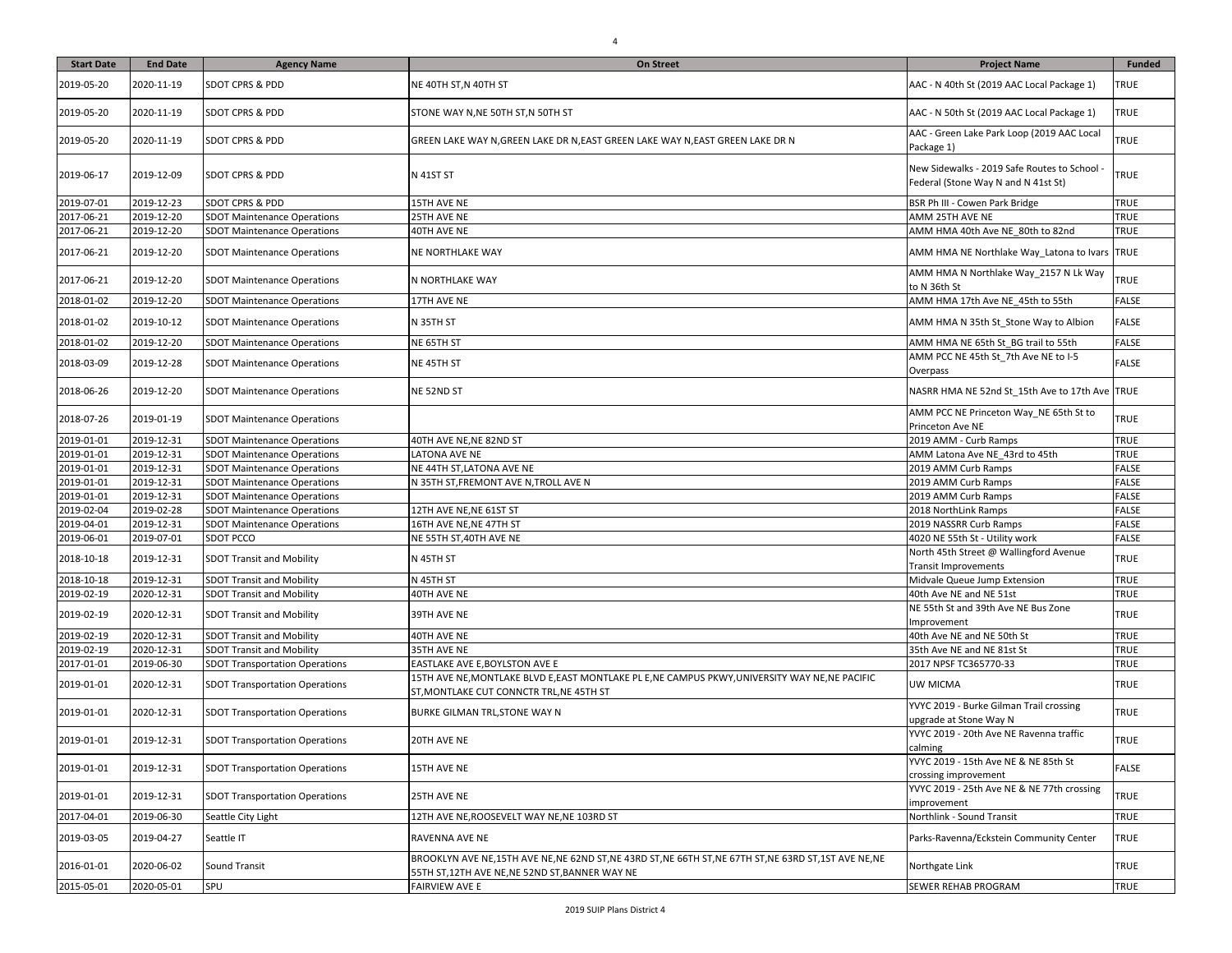| <b>Start Date</b> | <b>End Date</b> | <b>Agency Name</b> | <b>On Street</b>       | <b>Project Name</b>                                          | <b>Funded</b> |
|-------------------|-----------------|--------------------|------------------------|--------------------------------------------------------------|---------------|
| 2015-08-06        | 2019-08-28      | SPU                | NE 50TH ST             | Spot Rehab Crews                                             | TRUE          |
| 2015-09-03        | 2019-05-09      | SPU                | 17TH AVE NE            | CREW SPOT REHAB                                              | TRUE          |
| 2016-02-02        | 2019-12-31      | SPU                | N 46TH ST              | WW Maintenance Holes                                         | TRUE          |
| 2017-09-08        | 2019-09-08      | SPU                | NE RAVENNA BLVD        | 2017 MOVE SEATTLE- UNIVERSITY WAY<br>NE/COWEN PL NE          | <b>TRUE</b>   |
| 2017-09-11        | 2019-09-11      | SPU                | NE RAVENNA BLVD        | 2017 MOVE SEATTLE- UNIVERSITY WAY<br>NE/COWEN PL NE          | <b>TRUE</b>   |
| 2017-09-11        | 2019-09-11      | SPU                | NE RAVENNA BLVD        | 2017 MOVE SEATTLE- UNIVERSITY WAY<br>NE/COWEN PL NE          | <b>TRUE</b>   |
| 2017-09-11        | 2019-09-11      | SPU                | NE RAVENNA BLVD        | 2017 MOVE SEATTLE- UNIVERSITY WAY<br>NE/COWEN PL NE          | <b>TRUE</b>   |
| 2017-09-11        | 2019-09-11      | SPU                | <b>NE RAVENNA BLVD</b> | 2017 MOVE SEATTLE- UNIVERSITY WAY<br><b>NE/COWEN PL NE</b>   | <b>TRUE</b>   |
| 2017-09-11        | 2019-09-11      | SPU                | NE RAVENNA BLVD        | 2017 MOVE SEATTLE- UNIVERSITY WAY<br>NE/COWEN PL NE          | <b>TRUE</b>   |
| 2017-09-11        | 2019-09-11      | SPU                | NE 66TH ST             | 2017 MOVE SEATTLE- UNIVERSITY WAY<br>NE/COWEN PL NE          | <b>TRUE</b>   |
| 2017-09-11        | 2019-09-11      | SPU                | 15TH AVE NE            | 2017 MOVE SEATTLE- UNIVERSITY WAY<br>NE/COWEN PL NE          | <b>TRUE</b>   |
| 2017-09-12        | 2019-09-12      | SPU                | 35TH AVE NE            | 2017 MOVE SEATTLE ? NE 45TH PL/35TH AVE<br>NE                | TRUE          |
| 2017-09-12        | 2019-09-12      | SPU                | 15TH AVE NE            | 2017 MOVE SEATTLE- UNIVERSITY WAY<br>NE/COWEN PL NE          | <b>TRUE</b>   |
| 2017-09-13        | 2019-09-13      | SPU                | NE 47TH ST             | 2017 MOVE SEATTLE ? NE 45TH PL/35TH AVE<br><b>NE</b>         | TRUE          |
| 2017-09-13        | 2019-09-13      | SPU                | NE 47TH ST             | 2017 MOVE SEATTLE ? NE 45TH PL/35TH AVE<br>NE                | TRUE          |
| 2017-09-18        | 2019-09-18      | SPU                | NE 70TH ST             | 2017 MOVE SEATTLE ? NE 45TH PL/35TH AVE<br>NE                | TRUE          |
| 2017-09-18        | 2019-09-18      | SPU                | NE 68TH ST             | 2017 MOVE SEATTLE ? NE 45TH PL/35TH AVE<br>ΝE                | TRUE          |
| 2017-09-18        | 2019-09-18      | SPU                | NE 62ND ST             | 2017 MOVE SEATTLE ? NE 45TH PL/35TH AVE<br>ΝE                | TRUE          |
| 2017-10-02        | 2019-10-02      | SPU                | 35TH AVE NE            | 2017 MOVE SEATTLE ? NE 45TH PL/35TH AVE<br>NE.               | TRUE          |
| 2017-10-16        | 2019-10-16      | SPU                | NE 83RD ST             | Rehab Progr Mangmnt                                          | <b>TRUE</b>   |
| 2017-10-16        | 2019-10-16      | SPU                | NE 83RD ST             | Rehab Progr Mangmnt                                          | <b>TRUE</b>   |
| 2018-01-29        | 2020-01-29      | SPU                | N 50TH ST              | 2017 MOVE SEATTLE ? N TO NE 50TH STREET                      | <b>TRUE</b>   |
| 2018-01-30        | 2020-01-30      | SPU                | 9TH AVE NE             | 2017 MOVE SEATTLE ? N TO NE 50TH STREET                      | <b>TRUE</b>   |
| 2018-01-30        | 2020-01-30      | SPU                | N 50TH ST              | 2017 MOVE SEATTLE ? N TO NE 50TH STREET                      | <b>TRUE</b>   |
| 2018-02-20        | 2020-02-20      | SPU                | NE 56TH ST             | 2017 MOVE SEATTLE- UNIVERSITY WAY<br>NE/COWEN PL NE          | TRUE          |
| 2018-02-20        | 2020-02-20      | SPU                | NE 56TH ST             | 2017 MOVE SEATTLE- UNIVERSITY WAY<br>NE/COWEN PL NE          | <b>TRUE</b>   |
| 2018-02-20        | 2020-02-20      | SPU                | NE 56TH ST             | 2017 MOVE SEATTLE- UNIVERSITY WAY<br>NE/COWEN PL NE          | <b>TRUE</b>   |
| 2018-03-13        | 2020-03-13      | SPU                | N 49TH ST              | 2017 MOVE SEATTLE ? STONE AVE N TO<br>GREEN LAKE DR N        | <b>TRUE</b>   |
| 2018-03-13        | 2020-03-13      | SPU                | N 48TH ST              | 2017 MOVE SEATTLE ? STONE AVE N TO<br>GREEN LAKE DR N        | <b>TRUE</b>   |
| 2018-03-13        | 2020-03-13      | SPU                | N 48TH ST              | 2017 MOVE SEATTLE ? STONE AVE N TO<br>GREEN LAKE DR N        | TRUE          |
| 2018-03-13        | 2020-03-13      | SPU                | N 48TH ST              | 2017 MOVE SEATTLE ? STONE AVE N TO<br><b>GREEN LAKE DR N</b> | TRUE          |
| 2018-03-13        | 2020-03-13      | SPU                | N 47TH ST              | 2017 MOVE SEATTLE ? STONE AVE N TO<br><b>GREEN LAKE DR N</b> | TRUE          |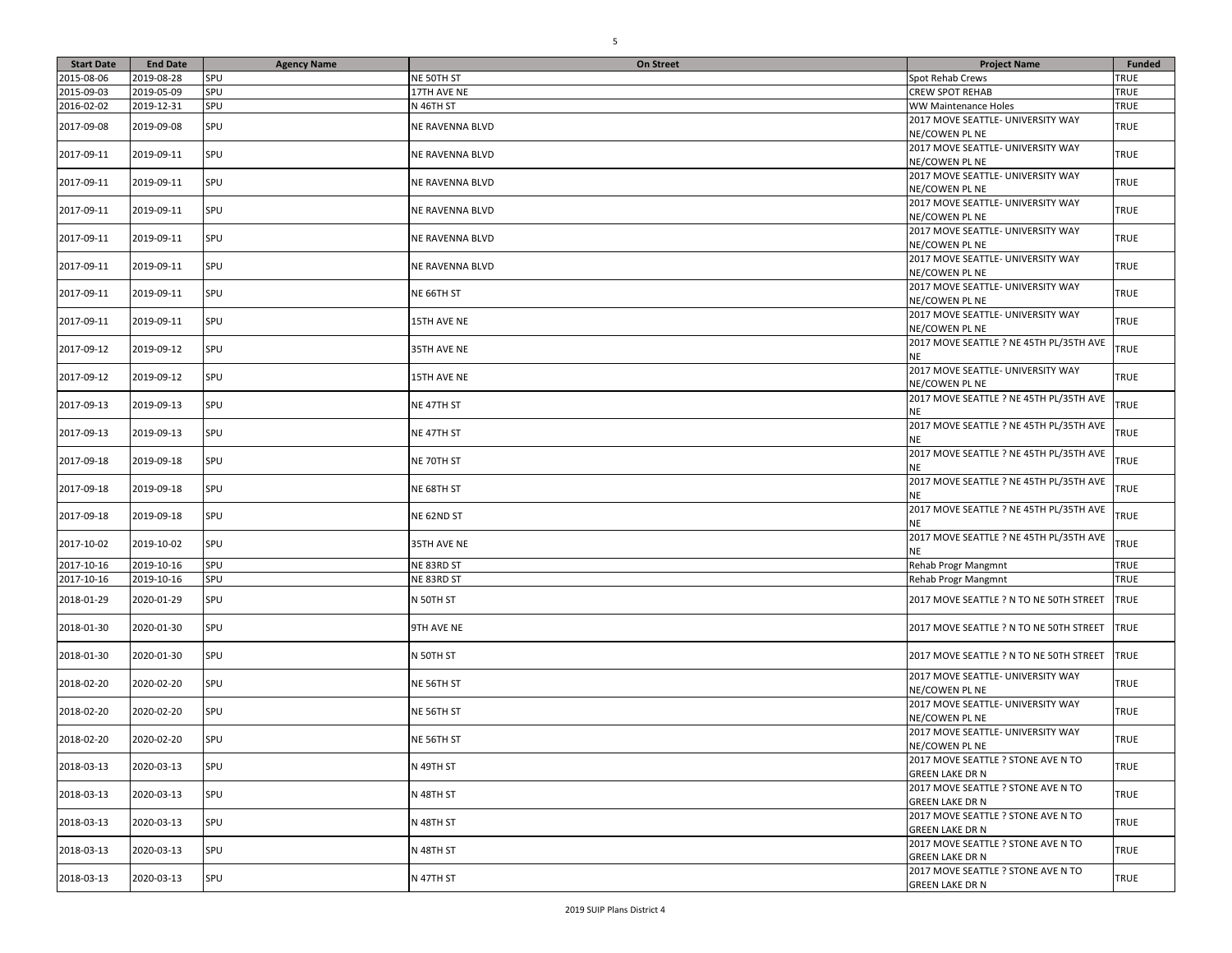| <b>Start Date</b> | <b>End Date</b> | <b>Agency Name</b> | On Street                                                                                                                                               | <b>Project Name</b>                                          | Funded      |
|-------------------|-----------------|--------------------|---------------------------------------------------------------------------------------------------------------------------------------------------------|--------------------------------------------------------------|-------------|
| 2018-03-15        | 2020-03-15      | SPU                | N 47TH ST                                                                                                                                               | 2017 MOVE SEATTLE ? STONE AVE N TO<br><b>GREEN LAKE DR N</b> | <b>TRUE</b> |
| 2018-03-15        | 2020-03-15      | SPU                | N 47TH ST                                                                                                                                               | 2017 MOVE SEATTLE ? STONE AVE N TO<br><b>GREEN LAKE DR N</b> | <b>TRUE</b> |
| 2018-03-16        | 2019-12-31      | SPU                | NE 70TH ST                                                                                                                                              | WW Maintenance Holes                                         | <b>TRUE</b> |
| 2018-05-25        | 2019-01-18      | SPU                | 15TH AVE NE, STONE WAY N, COWEN PL NE, NE 58TH ST, UNIVERSITY WAY NE, EAST GREEN LAKE DR N, GREEN LAKE<br>DR N, GREEN LAKE WAY N, EAST GREEN LAKE WAY N | SDOT University Way NE/Cow-DWW                               | <b>TRUE</b> |
| 2018-05-31        | 2019-05-31      | SPU                | 12TH AVE NE                                                                                                                                             | Spot Rehab Crews                                             | TRUE        |
| 2018-06-19        | 2020-06-19      | SPU                | 18TH AVE NE                                                                                                                                             | Rehab Progr Mangmnt                                          | TRUE        |
| 2018-06-19        | 2020-06-19      | SPU                | 18TH AVE NE                                                                                                                                             | Rehab Progr Mangmnt                                          | TRUE        |
| 2018-07-16        | 2019-09-16      | SPU                | 35TH AVE NE, NE 45TH PL                                                                                                                                 | SDOT NE 45th Pl/35th Ave NE-DWW                              | TRUE        |
| 2018-07-31        | 2020-07-31      | SPU                | 31ST AVE NE                                                                                                                                             | Spot Rehab Crews                                             | TRUE        |
| 2018-07-31        | 2020-07-31      | SPU                | 31ST AVE NE                                                                                                                                             | Spot Rehab Crews                                             | TRUE        |
| 2018-07-31        | 2020-07-31      | SPU                | 31ST AVE NE                                                                                                                                             | Spot Rehab Crews                                             | TRUE        |
| 2018-08-01        | 2019-03-14      | SPU                | 37TH AVE NE                                                                                                                                             | <b>Distribution Hydrants</b>                                 | TRUE        |
| 2018-08-13        | 2020-08-13      | SPU                | <b>NE RAVENNA BLVD</b>                                                                                                                                  | Spot Rehab Crews                                             | TRUE        |
| 2018-08-14        | 2019-12-31      | SPU                | 44TH AVE NE                                                                                                                                             | <b>CLAIM INVESTIGATION</b>                                   | TRUE        |
| 2018-08-16        | 2020-08-16      | SPU                | NE 66TH ST                                                                                                                                              | 2018 MOVE SEATTLE - ROOSEVELT<br>MULTIMODAL CORRIDOR         | <b>TRUE</b> |
| 2018-08-17        | 2020-08-17      | SPU                | NE 61ST ST                                                                                                                                              | Spot Rehab Crews                                             | TRUE        |
| 2018-08-23        | 2020-08-23      | SPU                | ROOSEVELT WAY NE                                                                                                                                        | 2018 MOVE SEATTLE - ROOSEVELT<br>MULTIMODAL CORRIDOR         | <b>TRUE</b> |
| 2018-08-28        | 2019-08-28      | SPU                | E ALLISON ST                                                                                                                                            | 2018 MOVE SEATTLE - ROOSEVELT<br>MULTIMODAL CORRIDOR         | <b>TRUE</b> |
| 2018-09-01        | 2019-12-31      | SPU                | 20TH AVE NE                                                                                                                                             | TASK ORDER CONTRACT ? SPOT SEWER                             | <b>TRUE</b> |
| 2018-09-01        | 2019-09-01      | SPU                | N 45TH ST                                                                                                                                               | PAVING DESIGN                                                | TRUE        |
| 2018-09-01        | 2019-09-01      | SPU                | N 36TH ST                                                                                                                                               | PAVING DESIGN                                                | TRUE        |
| 2018-09-10        | 2019-09-10      | SPU                | ROOSEVELT WAY NE                                                                                                                                        | 2018 MOVE SEATTLE - ROOSEVELT<br>MULTIMODAL CORRIDOR         | <b>TRUE</b> |
| 2018-09-12        | 2019-09-12      | SPU                | NE 62ND ST                                                                                                                                              | 2018 MOVE SEATTLE - ROOSEVELT<br>MULTIMODAL CORRIDOR         | <b>TRUE</b> |
| 2018-09-26        | 2019-09-26      | SPU                | NE 47TH ST                                                                                                                                              | 2018 MOVE SEATTLE - ROOSEVELT<br>MULTIMODAL CORRIDOR         | <b>TRUE</b> |
| 2018-09-26        | 2019-09-26      | SPU                | NE RAVENNA BLVD                                                                                                                                         | 2018 MOVE SEATTLE - ROOSEVELT<br>MULTIMODAL CORRIDOR         | <b>TRUE</b> |
| 2018-09-26        | 2019-09-26      | SPU                | ROOSEVELT WAY NE                                                                                                                                        | 2018 MOVE SEATTLE - ROOSEVELT<br>MULTIMODAL CORRIDOR         | <b>TRUE</b> |
| 2018-09-26        | 2019-09-26      | SPU                | ROOSEVELT WAY NE                                                                                                                                        | 2018 MOVE SEATTLE - ROOSEVELT<br>MULTIMODAL CORRIDOR         | <b>TRUE</b> |
| 2018-09-27        | 2019-09-27      | SPU                | NE 58TH ST                                                                                                                                              | 2018 MOVE SEATTLE - ROOSEVELT<br>MULTIMODAL CORRIDOR         | <b>TRUE</b> |
| 2018-09-27        | 2019-09-27      | SPU                | ROOSEVELT WAY NE                                                                                                                                        | 2018 MOVE SEATTLE - ROOSEVELT<br>MULTIMODAL CORRIDOR         | <b>TRUE</b> |
| 2018-09-27        | 2019-09-27      | SPU                | NE 53RD ST                                                                                                                                              | 2018 MOVE SEATTLE - ROOSEVELT<br>MULTIMODAL CORRIDOR         | <b>TRUE</b> |
| 2018-10-17        | 2019-04-17      | SPU                | 18TH AVE NE                                                                                                                                             | Spot Rehab Crews                                             | <b>TRUE</b> |
| 2018-10-31        | 2019-04-30      | SPU                | NE 40TH ST                                                                                                                                              | 2019 DEMAND REQUESTS - CLEANING & CCTV TRUE                  |             |
| 2018-12-18        | 2019-04-01      | SPU                | 33RD AVE NE                                                                                                                                             | <b>DEMAND METERING</b>                                       | <b>TRUE</b> |
| 2018-12-27        | 2020-01-30      | <b>SPU</b>         | E LEE ST,N NORTHLAKE WAY,45TH AVE W,63RD AVE NE,WESTLAKE AVE N,57TH AVE S                                                                               | <b>Pump Station Ventilation Upgrades</b>                     | TRUE        |
| 2018-12-27        | 2019-12-27      | SPU                | NE 85TH ST                                                                                                                                              | 2018 MOVE SEATTLE - LAKE CITY WAY PAVING TRUE                |             |
| 2018-12-31        | 2019-11-29      | SPU                | ARROYO BEACH PL SW.ALKI AVE SW.SEAVIEW AVE NW.WEST LAURELHURST DR NE.NW BLUE RIDGE DR.S<br>DIRECTOR ST, HARBOR AVE SW                                   | PS Airlift Replacement                                       | TRUE        |
| 2019-01-01        | 2019-04-08      | SPU                | N 40TH ST                                                                                                                                               | 2018 SDOT OPPORTUNISTIC PROGRAM                              | <b>TRUE</b> |
| 2019-01-01        | 2019-04-08      | SPU                | MERIDIAN AVE N                                                                                                                                          | 2018 SDOT OPPORTUNISTIC PROGRAM                              | <b>TRUE</b> |
| 2019-01-01        | 2019-04-08      | SPU                | N 40TH ST                                                                                                                                               | 2018 SDOT OPPORTUNISTIC PROGRAM                              | <b>TRUE</b> |
| 2019-01-01        | 2019-04-08      | SPU                | N 40TH ST                                                                                                                                               | 2018 SDOT OPPORTUNISTIC PROGRAM                              | <b>TRUE</b> |
| 2019-01-01        | 2019-04-08      | SPU                | NE 40TH ST                                                                                                                                              | 2018 SDOT OPPORTUNISTIC PROGRAM                              | <b>TRUE</b> |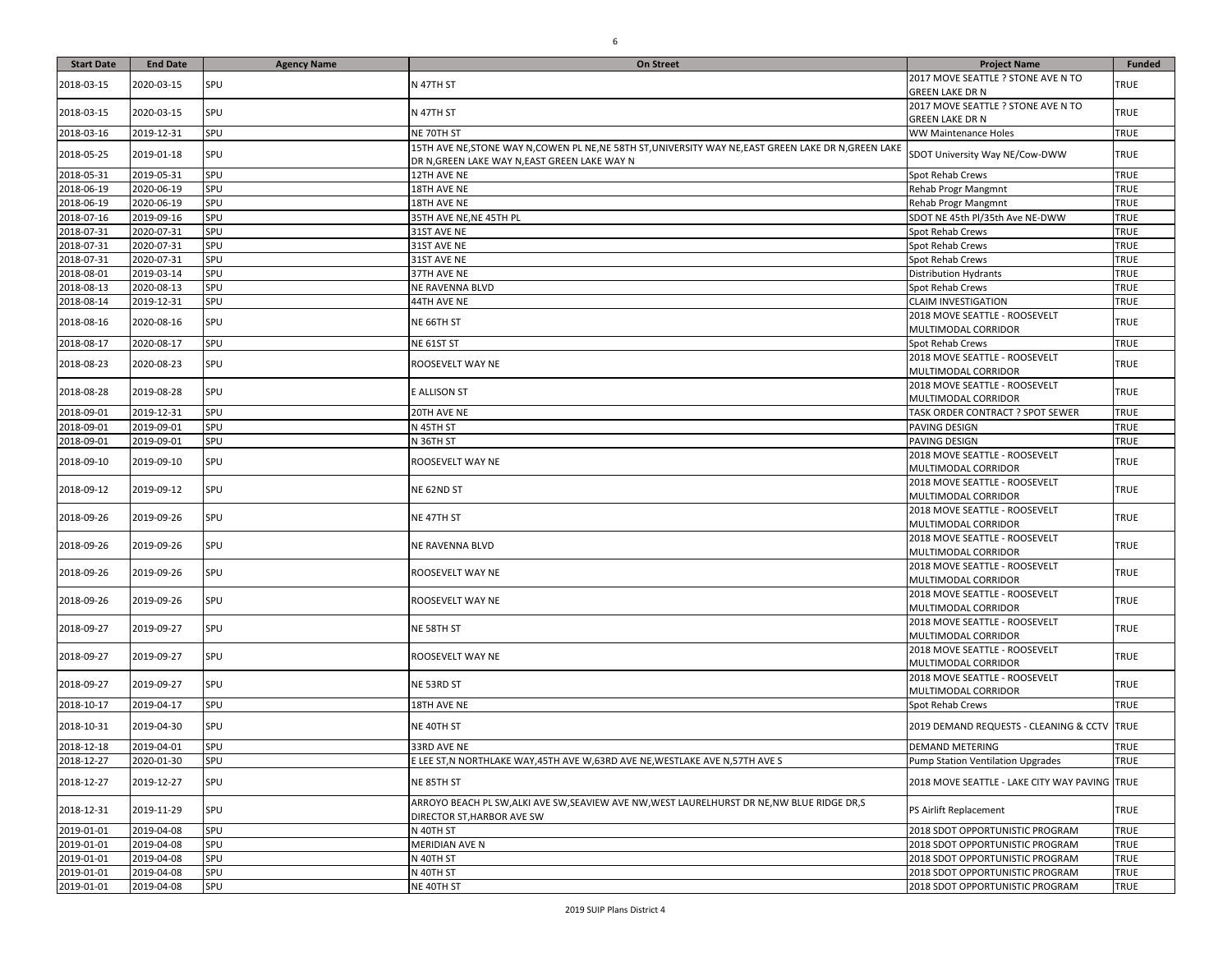| <b>Start Date</b> | <b>End Date</b> | <b>Agency Name</b>                               | <b>On Street</b>                                                                                      | <b>Project Name</b>                                                           | <b>Funded</b> |
|-------------------|-----------------|--------------------------------------------------|-------------------------------------------------------------------------------------------------------|-------------------------------------------------------------------------------|---------------|
| 2019-01-01        | 2019-04-08      | SPU                                              | N 40TH ST                                                                                             | 2018 SDOT OPPORTUNISTIC PROGRAM                                               | <b>TRUE</b>   |
| 2019-01-01        | 2019-04-08      | SPU                                              | N 40TH ST                                                                                             | 2018 SDOT OPPORTUNISTIC PROGRAM                                               | <b>TRUE</b>   |
| 2019-01-01        | 2019-04-08      | SPU                                              | N 40TH ST                                                                                             | 2018 SDOT OPPORTUNISTIC PROGRAM                                               | <b>TRUE</b>   |
| 2019-01-04        | 2019-03-29      | SPU                                              | MERIDIAN AVE N                                                                                        | System Enhancement Rewls/Small                                                | TRUE          |
|                   |                 |                                                  |                                                                                                       |                                                                               |               |
| 2019-01-07        | 2019-12-29      | SPU                                              | LAKE CITY WAY NE                                                                                      | 2018 MOVE SEATTLE - LAKE CITY WAY PAVING TRUE                                 |               |
| 2019-01-09        | 2021-01-04      | SPU                                              | 12TH AVE NE                                                                                           | 2018 MOVE SEATTLE - 11TH AVE NE/12TH AVE<br>NE                                | <b>TRUE</b>   |
| 2019-01-10        | 2019-01-17      | SPU                                              | NE 57TH ST                                                                                            | SDOT Casting & Asset Repl-DWW                                                 | <b>TRUE</b>   |
| 2019-02-21        | 2019-08-20      | SPU                                              | DENSMORE AVE N                                                                                        | Spot Rehab Crews                                                              | TRUE          |
| 2019-03-01        | 2021-01-21      | SPU                                              | 18TH AVE S,E HOWE ST, VINTON CT NW, 39TH AVE SW, WELLINGTON AVE, N 42ND ST, NE 42ND ST, SW OTHELLO ST | Watermain Rehab Package 2                                                     | <b>TRUE</b>   |
| 2019-04-03        | 2020-10-08      | SPU                                              | <b>FAIRVIEW AVE N</b>                                                                                 | SDOT Fairview Ave Bridge - Wtr                                                | TRUE          |
| 2019-04-15        | 2020-01-15      | SPU                                              | NE 40TH ST                                                                                            | SDOT N-NE 40th St-DWW                                                         | TRUE          |
| 2019-05-01        | 2019-12-31      | SPU                                              | 17TH AVE NE                                                                                           | TASK ORDER CONTRACT ? SPOT SEWER                                              | TRUE          |
| 2019-05-01        | 2019-12-31      | SPU                                              | 20TH AVE NE                                                                                           | TASK ORDER CONTRACT ? SPOT SEWER                                              | <b>TRUE</b>   |
| 2019-05-01        | 2019-12-31      | SPU                                              | 17TH AVE NE                                                                                           | TASK ORDER CONTRACT ? SPOT SEWER                                              | <b>TRUE</b>   |
| 2019-11-20        | 2023-06-20      | SPU                                              | W EWING ST, 2ND AVE NW, 24TH AVE NW, NW 45TH ST, NW 36TH ST, N 35TH ST                                | SCWQ Storage (Tunnel)                                                         | TRUE          |
|                   |                 |                                                  | 47TH AVE S, OCCIDENTAL AVE S, SEOLA BEACH DR SW, FAUNTLEROY WAY SW, S DAKOTA ST, 50TH AVE SW, 1ST AVE |                                                                               |               |
| 2019-12-13        | 2020-07-08      | SPU                                              | NE,LAKE WASHINGTON BLVD S,NW MARKET ST,N 63RD ST                                                      | 2017 Sewer Lining Large Diameter                                              | TRUE          |
| 2019-01-01        | 2019-01-11      | Verizon                                          |                                                                                                       | Ex UG -8,072.76Ft - STTLWA16-E-F2:15TH AVE<br>NE & NE 66TH ST                 | <b>FALSE</b>  |
| 2019-01-14        | 2019-01-18      | Verizon                                          | 11TH AVE NE                                                                                           | Aerial - STTPWA65-W-F4A2A1B2:4536 11TH<br>AVE NE                              | <b>FALSE</b>  |
| 2019-01-22        | 2019-03-09      | Verizon                                          | 7TH AVE NE                                                                                            | SEA Franklin - Potholing                                                      | <b>FALSE</b>  |
| 2019-02-18        | 2019-02-28      | Verizon                                          | N PACIFIC ST, N 36TH ST                                                                               | Bore - STTPWA65-W-F4A2A1A2:MERIDIAN<br>AVE N & N 36TH ST                      | <b>FALSE</b>  |
| 2019-03-11        | 2019-03-22      | Verizon                                          | NE 80TH ST, ROOSEVELT WAY NE                                                                          | 4,186' AERIAL 1316 NE 80TH ST 98115                                           | <b>FALSE</b>  |
| 2019-03-18        | 2019-03-29      | Verizon                                          | NE 80TH ST, ROOSEVELT WAY NE                                                                          | 4,186' AERIAL 1316 NE 80TH ST, 98115                                          | <b>FALSE</b>  |
| 2019-03-25        | 2019-04-05      | Verizon                                          | LAKE CITY WAY NE                                                                                      | 4,022' AERIAL 9109 NE 91ST ST 98115                                           | <b>FALSE</b>  |
|                   |                 |                                                  |                                                                                                       | Ex UG - SEA Franklin - Verizon Wireless -                                     |               |
| 2019-03-29        | 2019-05-31      | Verizon                                          | 7TH AVE NE                                                                                            | 385584                                                                        | <b>FALSE</b>  |
| 2019-04-15        | 2019-04-26      | Verizon                                          | NE 45TH ST                                                                                            | 285' Trench - STTLWA16-E-F2A2:1452 NE<br>45TH ST                              | <b>FALSE</b>  |
| 2019-04-22        | 2019-05-03      | Verizon                                          | NE 75TH ST                                                                                            | 3,148' AERIAL 7354 23RD AVE NE, 98115                                         | <b>FALSE</b>  |
| 2019-04-22        | 2019-05-03      | Verizon                                          | LAKE CITY WAY NE                                                                                      | 4,018' AERIAL 9109 NE 91ST ST                                                 | <b>FALSE</b>  |
| 2019-04-30        | 2019-05-21      | Verizon                                          |                                                                                                       | VZW - AT&T - CRAN RWOR WAFRE 014                                              | <b>TRUE</b>   |
|                   |                 |                                                  |                                                                                                       | 682' Bore - STTPWA65-W-F4A2A1B2:5029                                          |               |
| 2019-05-06        | 2019-05-17      | Verizon                                          | 11TH AVE NE, NE 52ND ST                                                                               | 11TH AVE NE                                                                   | <b>TRUE</b>   |
| 2019-05-06        | 2019-05-17      | Verizon                                          | <b>FAIRVIEW AVE E</b>                                                                                 | Bore - STTPWA65-W-F4A1:1893 FAIRVIEW<br>AVE E                                 | <b>FALSE</b>  |
| 2019-05-21        | 2019-06-03      | Verizon                                          | 7TH AVE NE                                                                                            | E90862 ADD 1,459 FIBER                                                        | <b>FALSE</b>  |
|                   |                 | Washington State Department of                   |                                                                                                       | I-5/NB Seneca St to SR 520 - Mobility                                         |               |
| 2017-03-11        | 2020-10-05      | Transportation                                   | I5 NB                                                                                                 | Improvements                                                                  | <b>TRUE</b>   |
| 2018-02-20        | 2019-11-25      | Washington State Department of<br>Transportation | <b>5 EXPRESS</b>                                                                                      | I-5/Express Lanes Entrances - Electronic Sign<br>Replacement                  | <b>TRUE</b>   |
| 2018-05-14        | 2020-10-15      | Washington State Department of                   | <b>AURORA AVE N</b>                                                                                   | SR 99 - Roy St to N 145th St Paving and ADA                                   | <b>TRUE</b>   |
|                   |                 | Transportation                                   |                                                                                                       | ComplianceProject                                                             |               |
| 2018-08-01        | 2019-12-31      | Washington State Department of<br>Transportation | 15 NB                                                                                                 | Northbound I-5 MLK to NE Ravenna Bridge -<br>Grinding and concrete panel work | <b>TRUE</b>   |
| 2018-11-17        | 2024-05-31      | Washington State Department of<br>Transportation | I5 SB                                                                                                 | I-5 / S Boeing Access Rd to Northgate -<br>Concrete Pavement                  | TRUE          |
| 2018-11-17        | 2024-05-31      | Washington State Department of<br>Transportation | 15 SB,15 NB                                                                                           | I-5 / S Boeing Access Rd to Northgate -<br>Concrete Pavement Rehab            | TRUE          |
| 2019-10-01        | 2021-10-01      | Washington State Department of<br>Transportation | NE LAKE CITY WY OFF RP, LAKE CITY WAY NE, SR522                                                       | SR522 (Lake City Way NE) I-5 to N 145th St<br>Paving & ADA Compliance Project | TRUE          |
| 2019-10-01        | 2021-09-30      | Washington State Department of                   | LAKE CITY WAY NE                                                                                      | SR 522/I-5 to 61st Ave NE - Paving & ADA                                      | TRUE          |
|                   |                 | Transportation                                   |                                                                                                       | Compliance                                                                    |               |
| 2018-11-27        | 2019-02-09      | Wave                                             |                                                                                                       | Bridges @ 11th 10439                                                          | TRUE          |